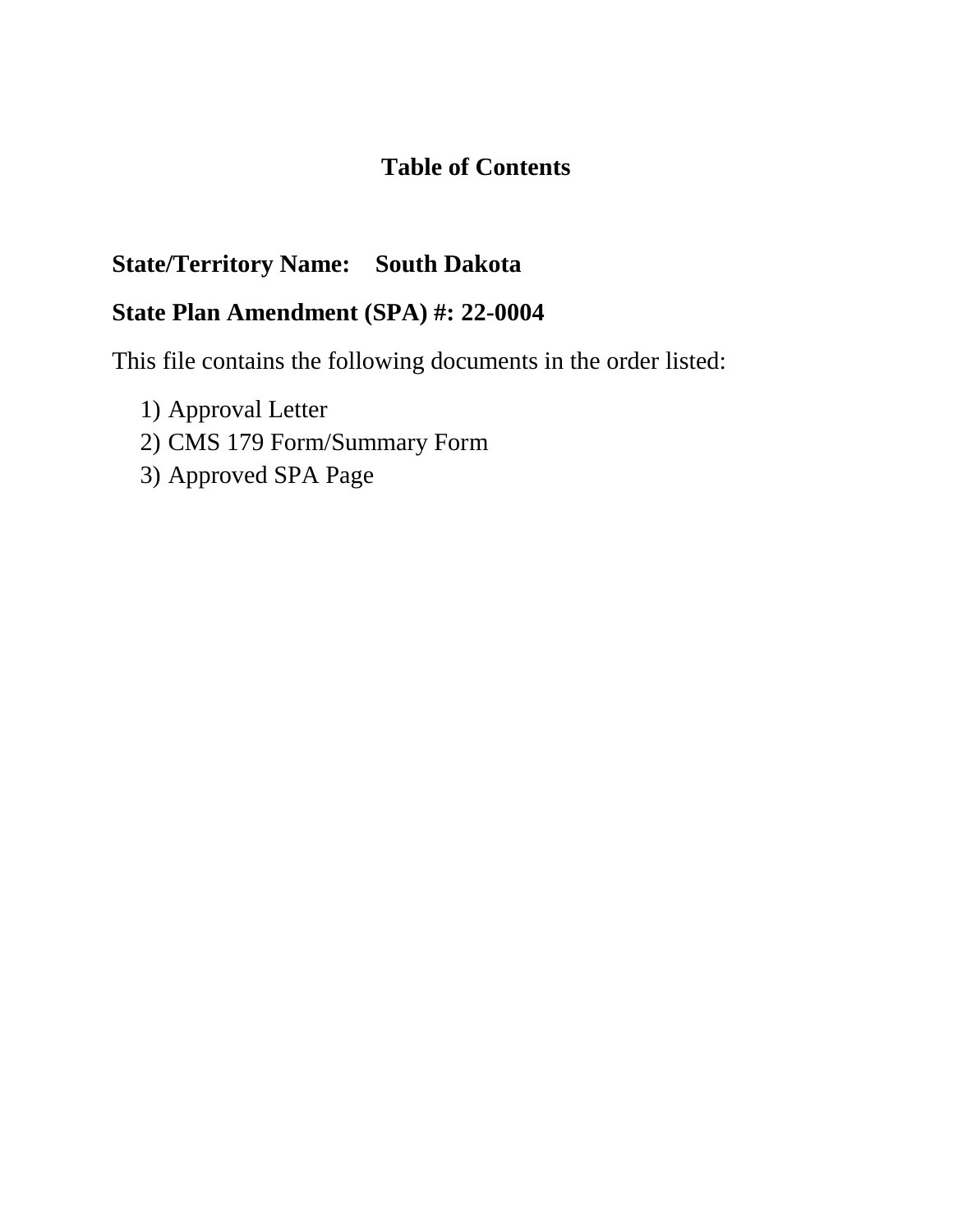

**Medicaid and CHIP Operations Group**

April 20, 2022

Sarah Aker, Medicaid Director Department of Social Services Richard F. Kneip Building 700 Governors Drive Pierre, SD 57501-2291

RE: TN 22-0004

Dear Ms. Aker:

The Centers for Medicare & Medicaid Services (CMS) has completed its review of South Dakota's State Plan Amendment (SPA) Transmittal #22-0004, submitted on March 31, 2022. The SPA provides assurances that the State complies with federal requirements regarding coverage of routine patient care associated with participation in clinical trials as required by the Consolidated Appropriations Act, 2021.

CMS approved SPA #22-0004 on April 20, 2022, with an effective date of January 1, 2022. Enclosed is a copy of the CMS-179 summary form, as well as the approved pages for incorporation into the South Dakota State Plan.

If you have any questions regarding this amendment, please contact Mandy Strom at mandy.strom@cms.hhs.gov or (303)844-7068.

Sincerely,

Digitally signed by James G. Scott -S Date: 2022.04.20 15:53:14 -05'00'

James G. Scott, Director Division of Program Operations

Enclosures

cc: Matthew Ballard, South Dakota Medicaid Renae Hericks, South Dakota Medicaid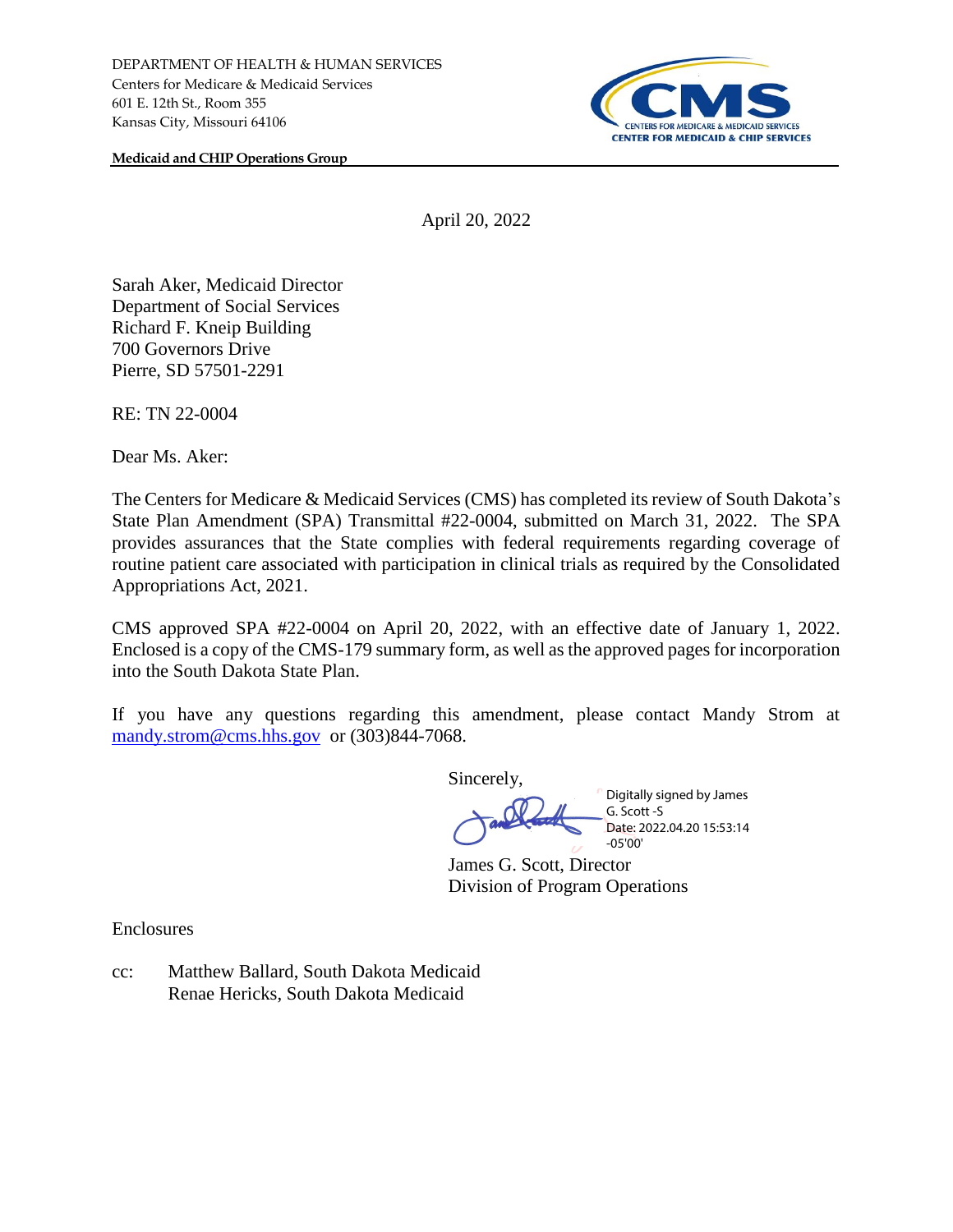| TRANSMITTAL AND NOTICE OF APPROVAL OF<br><b>STATE PLAN MATERIAL</b><br><b>FOR: CENTERS FOR MEDICARE &amp; MEDICAID SERVICES</b>                                                                 | 2. STATE<br>1. TRANSMITTAL NUMBER<br><b>SD</b><br>$-0$<br>2<br>2<br>$\Omega$<br>$\Omega$<br>4<br>3. PROGRAM IDENTIFICATION: TITLE OF THE SOCIAL<br>SECURITY ACT<br><b>XIX</b><br>XXI |
|-------------------------------------------------------------------------------------------------------------------------------------------------------------------------------------------------|--------------------------------------------------------------------------------------------------------------------------------------------------------------------------------------|
| TO: CENTER DIRECTOR<br>CENTERS FOR MEDICAID & CHIP SERVICES<br>DEPARTMENT OF HEALTH AND HUMAN SERVICES                                                                                          | 4. PROPOSED EFFECTIVE DATE<br><b>January 1, 2022</b>                                                                                                                                 |
| 5. FEDERAL STATUTE/REGULATION CITATION<br>1905(gg)(1), (2), (3)                                                                                                                                 | 6. FEDERAL BUDGET IMPACT (Amounts in WHOLE dollars)<br>2022<br>\$0<br>a FFY<br>2023<br>\$0<br>b. FFY                                                                                 |
| 7. PAGE NUMBER OF THE PLAN SECTION OR ATTACHMENT<br>Attachment 3.1-A, Page 12                                                                                                                   | 8. PAGE NUMBER OF THE SUPERSEDED PLAN SECTION<br>OR ATTACHMENT (If Applicable)                                                                                                       |
| 9. SUBJECT OF AMENDMENT<br>Provides assurances that the State is in compliance with federal regulation regarding routine patient care and clinical trials.<br>10. GOVERNOR'S REVIEW (Check One) |                                                                                                                                                                                      |
| GOVERNOR'S OFFICE REPORTED NO COMMENT<br>COMMENTS OF GOVERNOR'S OFFICE ENCLOSED<br>NO REPLY RECEIVED WITHIN 45 DAYS OF SUBMITTAL                                                                | OTHER, AS SPECIFIED:                                                                                                                                                                 |
| 11. SIGNATURE OF STATE AGENCY OFFICIAL<br>attre<br>12. TYPED NAME<br>Laurie R. Gill<br>13. TITLE<br><b>Cabinet Secretary</b><br>14. DATE SUBMITTED<br>March 31, 2022                            | 15. RETURN TO<br>DEPARTMENT OF SOCIAL SERVICES<br>DIVISION OF MEDICAL SERVICES<br>700 GOVERNORS DRIVE<br>PIERRE, SD 57501-2291                                                       |
| <b>FOR CMS USE ONLY</b>                                                                                                                                                                         |                                                                                                                                                                                      |
| 16. DATE RECEIVED                                                                                                                                                                               | 17. DATE APPROVED<br>April 20, 2022                                                                                                                                                  |
| March 31, 2022<br>PLAN APPROVED - ONE COPY ATTACHED                                                                                                                                             |                                                                                                                                                                                      |
| 18. EFFECTIVE DATE OF APPROVED MATERIAL<br>January 1, 2022                                                                                                                                      | 19. SIGNATUPE OF APPPOVING OFFICIAL<br>Digitally signed by James G. Scott -S<br>Date: 2022.04.20 15:53:53 -05'00'                                                                    |
| 20. TYPED NAME OF APPROVING OFFICIAL                                                                                                                                                            | 21. TITLE OF APPROVING OFFICIAL                                                                                                                                                      |
| James G. Scott                                                                                                                                                                                  | Director, Division of Program Operations                                                                                                                                             |
| 22. REMARKS                                                                                                                                                                                     |                                                                                                                                                                                      |